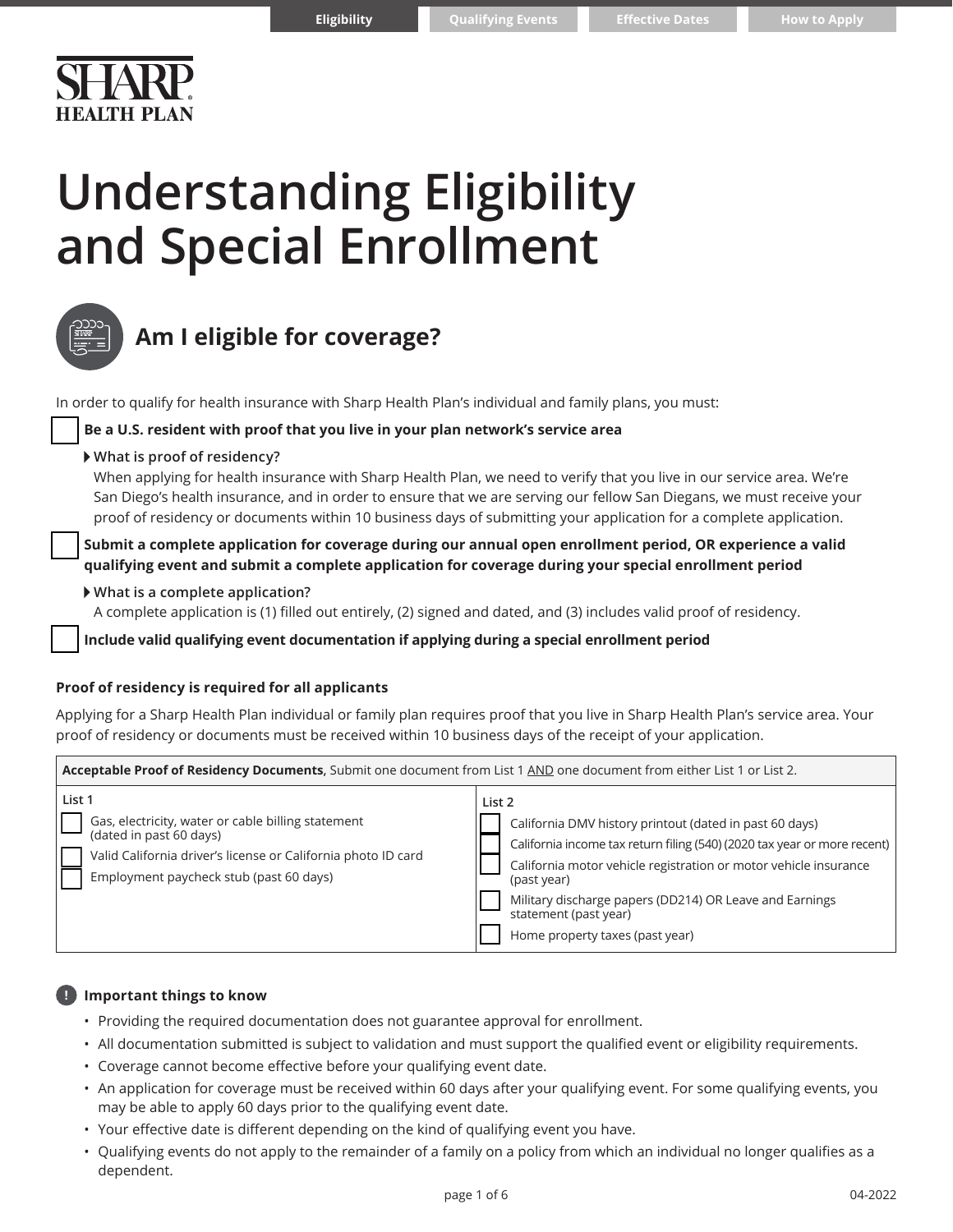

### **What are the qualifying events?**

### **First, let's talk special enrollment**

If you experience a "qualifying event" outside of open enrollment, you will have a special enrollment period to apply for health coverage. You have 60 days from the date of your qualifying event to send a complete application, including required documents, to enroll in a health plan, in most cases.

**The charts below list the different types of qualifying events and the required supporting documents you'll need in each case.**

### **How qualifying events work**

A qualifying event can apply to you only, or to your entire family.

**Example:** Your family experiences the birth of a child. Either your child or your entire family could apply for health coverage outside of open enrollment because a birth counts as a qualifying event for special enrollment.

The newborn child's effective date would be their date of birth. If the child's parents want to make a change to their plan, their effective date would be the first of the following month.

| I gained or lost a dependent through  | <b>Documentation Needed</b>                                                                                                                                                                                                                                                                                                                                                |  |
|---------------------------------------|----------------------------------------------------------------------------------------------------------------------------------------------------------------------------------------------------------------------------------------------------------------------------------------------------------------------------------------------------------------------------|--|
| <b>Birth</b>                          | Hospital documentation or birth certificate showing baby's date of birth                                                                                                                                                                                                                                                                                                   |  |
| Adoption                              | Adoption order OR final decree                                                                                                                                                                                                                                                                                                                                             |  |
| Placement for adoption or foster care | Copy of court order OR certification of placement from the adoption agency                                                                                                                                                                                                                                                                                                 |  |
| Marriage                              | Copy of marriage certificate with seal                                                                                                                                                                                                                                                                                                                                     |  |
| Registered domestic partners          | Documentation showing marriage certificate was filed in court                                                                                                                                                                                                                                                                                                              |  |
| Legal guardianship                    | Copy of court documentation of legal guardianship                                                                                                                                                                                                                                                                                                                          |  |
| Medical support order                 | Copy of qualified medical support order                                                                                                                                                                                                                                                                                                                                    |  |
| Loss of dependent status              | Letter or statement from prior health plan stating coverage ended due to age                                                                                                                                                                                                                                                                                               |  |
| I lost health care coverage through   | <b>Documentation Needed</b>                                                                                                                                                                                                                                                                                                                                                |  |
| <b>Termination of employment</b>      | Letter on business letterhead from your previous employer confirming all of the<br>following information:<br>• Termination reason and termination date<br>• Name of previous health plan and date of coverage termination<br>• Employer contact name, title and contact information                                                                                        |  |
| Death of the subscriber               | Copy of obituary or death certificate                                                                                                                                                                                                                                                                                                                                      |  |
| Divorce or legal separation           | Copy of Dissolution of Marriage with judge or commissioner's signature and<br>documentation demonstrating loss of coverage<br>Notice of Termination of Domestic Partnership (notarized) and documentation<br>demonstrating loss of coverage                                                                                                                                |  |
|                                       | Copy of the agreed order of legal separation and documentation demonstrating loss of<br>coverage                                                                                                                                                                                                                                                                           |  |
| Status change or reduction of hours   | Letter on business letterhead from your employer confirming all of the following<br>information:<br>• Date of status change/reduction of hours<br>• Confirmation that employee is no longer eligible for coverage due to the status<br>change<br>• Name of previous health plan and date of coverage termination<br>• Employer contact name, title and contact information |  |
| <b>Exhaustion of COBRA/Cal-COBRA</b>  | Copy of COBRA/Cal-COBRA termination letter confirming exhaustion of coverage                                                                                                                                                                                                                                                                                               |  |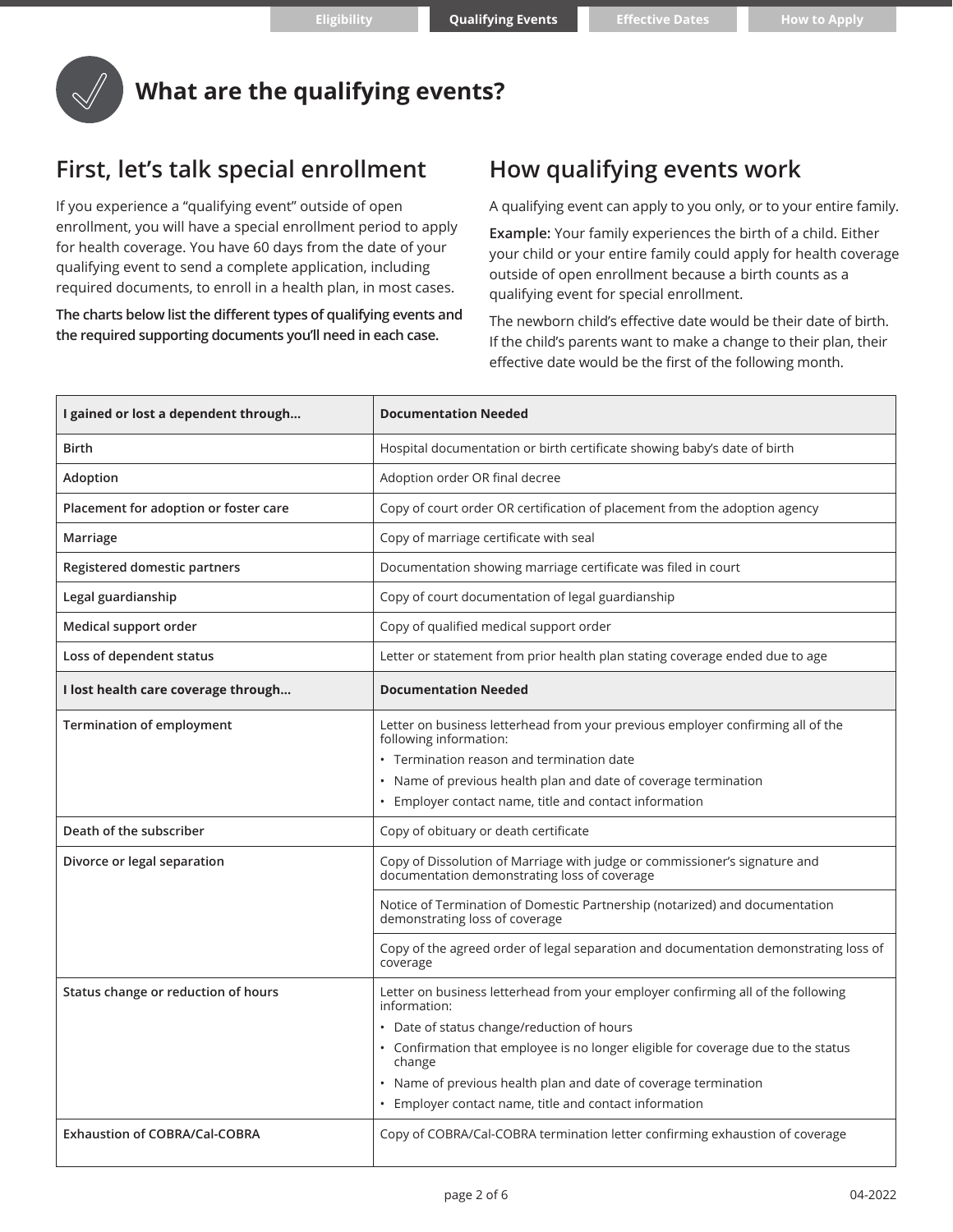| I lost health care coverage through                                                                                                                                                                                                                                                                                                                                                                                                                  | <b>Documentation Needed</b>                                                                                                                                                                                                                                                                                                                                                                                                                                                                                                                                                                                                   |  |
|------------------------------------------------------------------------------------------------------------------------------------------------------------------------------------------------------------------------------------------------------------------------------------------------------------------------------------------------------------------------------------------------------------------------------------------------------|-------------------------------------------------------------------------------------------------------------------------------------------------------------------------------------------------------------------------------------------------------------------------------------------------------------------------------------------------------------------------------------------------------------------------------------------------------------------------------------------------------------------------------------------------------------------------------------------------------------------------------|--|
| Termination of employer contributions                                                                                                                                                                                                                                                                                                                                                                                                                | Letter on business letterhead from your employer stating the date that contributions<br>toward your and/or your dependent's premium ended                                                                                                                                                                                                                                                                                                                                                                                                                                                                                     |  |
| Incurring a claim that would meet or exceed a<br>lifetime limit on all benefits                                                                                                                                                                                                                                                                                                                                                                      | Letter from your health plan indicating the date that you exceeded the lifetime limits on<br>benefits                                                                                                                                                                                                                                                                                                                                                                                                                                                                                                                         |  |
|                                                                                                                                                                                                                                                                                                                                                                                                                                                      | Explanation of Benefits from your health plan indicating the date that you exceeded the<br>lifetime limits on the benefits                                                                                                                                                                                                                                                                                                                                                                                                                                                                                                    |  |
| Involuntary loss of other Minimum Essential<br>Coverage*<br>*Loss of Minimum Essential Coverage does not<br>include termination or loss due to voluntary<br>termination of coverage, failure to pay premiums,<br>or fraud or misrepresentation of a material fact.                                                                                                                                                                                   | Letter from your previous health plan confirming date of coverage loss and reason for loss.<br>Examples of Minimum Essential Coverage:<br>· Employer-sponsored coverage (self-insured plans, COBRA coverage, retiree coverage)<br>• Coverage purchased in the individual market, including a qualified health plan<br>offered by the Health Insurance Exchange<br>· Government-sponsored coverage (Medicare, Medi-Cal, CHIP, etc.)<br>• Military coverage (TRICARE)                                                                                                                                                           |  |
| Termination of any non-calendar year group or<br>individual health plan, including a grandfathered<br>or non-grandfathered health plan, even if I, or my<br>dependent, had the option to renew such coverage                                                                                                                                                                                                                                         | Renewal notice from your health plan that includes the date of renewal                                                                                                                                                                                                                                                                                                                                                                                                                                                                                                                                                        |  |
| I experienced a life change through                                                                                                                                                                                                                                                                                                                                                                                                                  | <b>Documentation Needed</b>                                                                                                                                                                                                                                                                                                                                                                                                                                                                                                                                                                                                   |  |
| Permanent move to the service area                                                                                                                                                                                                                                                                                                                                                                                                                   | Verification of recent address change, such as utility billing statement, rental agreement<br>or statement within the past 60 days from (1) your previous residence and (2) your<br>current residence<br>For school-aged children: school enrollment record within the past 60 days from (1)<br>your previous residence and (2) your current residence<br>NOTE: If this qualifying event applies to you, you will still need to submit separate<br>proof of your residency or work in Sharp Health Plan's service area. See the "Proof of<br>residency or work is required for all applicants" section on page 1 for details. |  |
| Release from incarceration                                                                                                                                                                                                                                                                                                                                                                                                                           | Documentation from the releasing facility or the applicable State Department of Justice<br>indicating the date of release and confirming you were incarcerated during the previous<br>open enrollment period                                                                                                                                                                                                                                                                                                                                                                                                                  |  |
| Returning from active duty as a member of the<br>reserve force of the United States military                                                                                                                                                                                                                                                                                                                                                         | Documentation from the applicable government agency indicating the date of your<br>return and confirming you were on active duty during the previous open enrollment<br>period, such as military discharge papers (DD214)                                                                                                                                                                                                                                                                                                                                                                                                     |  |
| Returning from active duty as a member of the<br>California National Guard                                                                                                                                                                                                                                                                                                                                                                           | Documentation from the applicable government agency indicating the date of return<br>and confirming you were on active duty during the previous open enrollment period                                                                                                                                                                                                                                                                                                                                                                                                                                                        |  |
| My previous health coverage issuer substantially<br>violated a material provision of the health<br>coverage contract.                                                                                                                                                                                                                                                                                                                                | Written statement from you explaining the circumstances and the provision of the plan<br>contract that you assert your previous health plan violated. The written explanation<br>must be accompanied by a copy of the Evidence of Coverage or plan contract from your<br>previous health plan                                                                                                                                                                                                                                                                                                                                 |  |
| I failed to enroll in a health benefit plan during<br>the immediately preceding enrollment period<br>because I was misinformed that I was covered<br>under minimum essential coverage                                                                                                                                                                                                                                                                | • Letter from the Department of Managed Health Care (DMHC) confirming you have<br>demonstrated the required criteria<br>• Notice from other health plan                                                                                                                                                                                                                                                                                                                                                                                                                                                                       |  |
| Unintentional, inadvertent or erroneous<br>enrollment or non-enrollment in a qualified health<br>plan as a result of the error, misrepresentation,<br>misconduct, or inaction of an officer, employee,<br>or agent of the Health Insurance Exchange* or<br>the Department of Health and Human Services<br>(HHS), a qualified health plan issuer, or a non-<br>Exchange entity providing enrollment assistance or<br>conducting enrollment activities | Letter from the Health Insurance Exchange*, HHS or the qualified health plan issuer<br>documenting the erroneous enrollment or non-enrollment that includes the name(s) of<br>the individual(s) with the qualifying event and the date of the notification                                                                                                                                                                                                                                                                                                                                                                    |  |

\* The Health Insurance Exchange is a service available in every state that helps individuals, families and small businesses get affordable health coverage. California's Health Insurance Exchange agency is Covered California. Also called "Marketplace" and "Exchange."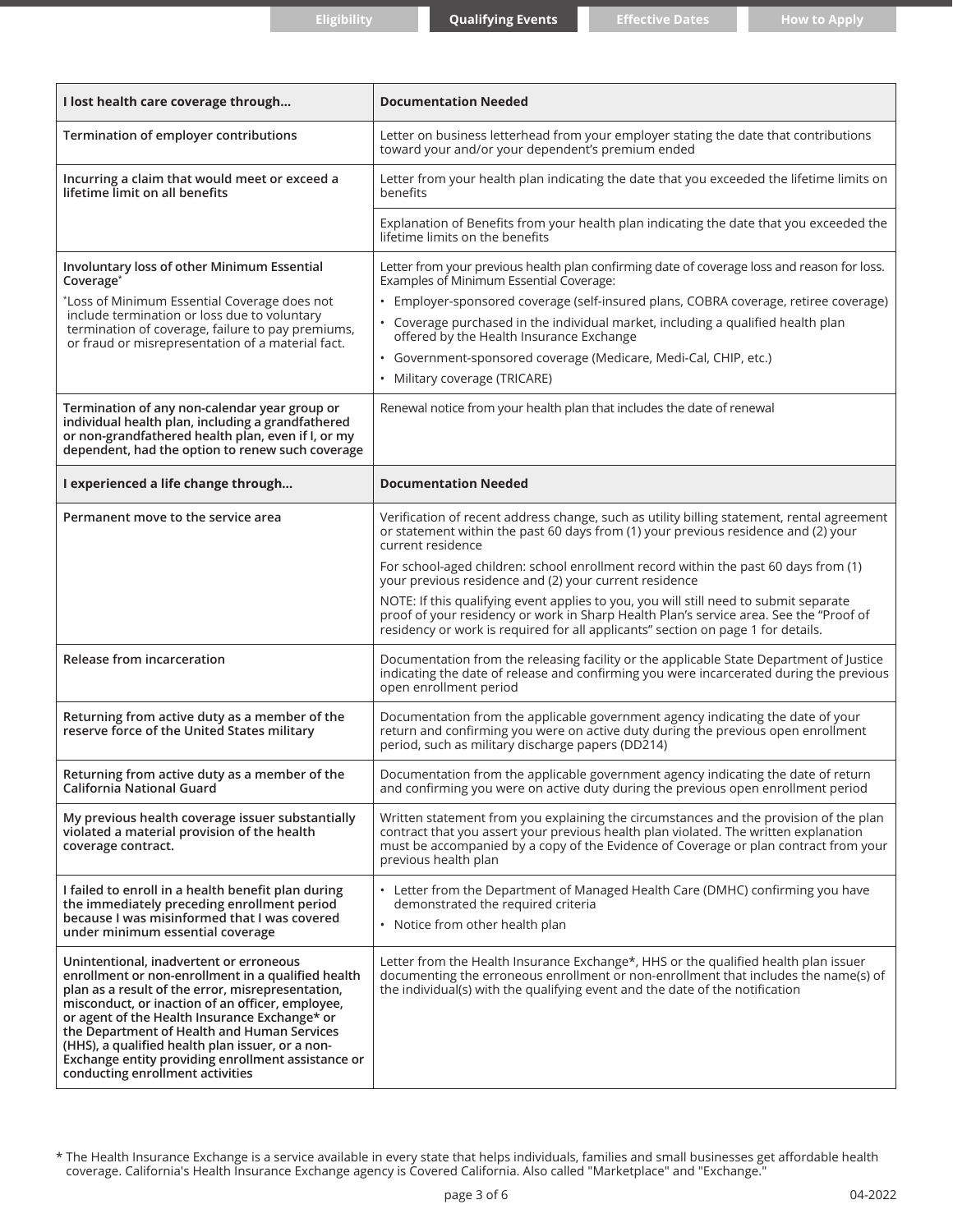| I experienced a life change through                                                                                                                                                                                                                                                                                                                                                                                      | <b>Documentation Needed</b>                                                                                                                                                                                                                                                                     |  |
|--------------------------------------------------------------------------------------------------------------------------------------------------------------------------------------------------------------------------------------------------------------------------------------------------------------------------------------------------------------------------------------------------------------------------|-------------------------------------------------------------------------------------------------------------------------------------------------------------------------------------------------------------------------------------------------------------------------------------------------|--|
| Change in eligibility for financial assistance with<br>premiums and/or cost shares                                                                                                                                                                                                                                                                                                                                       | Documentation from the Health Insurance Exchange* indicating change in eligibility for<br>financial assistance with the date of the change                                                                                                                                                      |  |
| Newly qualifies for app-based driver stipend                                                                                                                                                                                                                                                                                                                                                                             | Letter on business letterhead stating the date the employee newly qualifies for the app-<br>based driver stipend                                                                                                                                                                                |  |
| Newly eligible to purchase an individual health<br>plan through an individual coverage health<br>reimbursement arrangement (ICHRA) or a<br>qualified small employer health reimbursement<br>arrangement (QSEHRA)                                                                                                                                                                                                         | Employer notice with the date that coverage under the ICHRA or QSEHRA<br>takes effect                                                                                                                                                                                                           |  |
| Paid penalty for not having health coverage                                                                                                                                                                                                                                                                                                                                                                              | Receipt that the prospective enrollee has paid some or all their Shared Responsibility<br>Penalty to the Franchise Tax Board in the past 60 days                                                                                                                                                |  |
| I previously received services from a contracting<br>provider under another health benefit plan for<br>a listed service and that provider is no longer<br>participating in the health benefit plan                                                                                                                                                                                                                       | Documentation from your previous health plan indicating the date the contracting<br>provider terminated their contract with the plan and medical records confirming you<br>were receiving treatment from the provider prior to the provider's termination for one<br>of the following services: |  |
|                                                                                                                                                                                                                                                                                                                                                                                                                          | • An acute condition                                                                                                                                                                                                                                                                            |  |
|                                                                                                                                                                                                                                                                                                                                                                                                                          | · Serious chronic condition                                                                                                                                                                                                                                                                     |  |
|                                                                                                                                                                                                                                                                                                                                                                                                                          | • Pregnancy                                                                                                                                                                                                                                                                                     |  |
|                                                                                                                                                                                                                                                                                                                                                                                                                          | • Terminal illness                                                                                                                                                                                                                                                                              |  |
|                                                                                                                                                                                                                                                                                                                                                                                                                          | • A pending surgery or procedure that was scheduled to occur within 180 days of your<br>provider's termination                                                                                                                                                                                  |  |
|                                                                                                                                                                                                                                                                                                                                                                                                                          | • A child age 0-36 months                                                                                                                                                                                                                                                                       |  |
|                                                                                                                                                                                                                                                                                                                                                                                                                          | NOTE: Approval is contingent upon clinical review                                                                                                                                                                                                                                               |  |
| I am a victim of domestic abuse or spousal<br>abandonment, OR I am a dependent or unmarried<br>victim within a household, enrolled in minimum<br>essential coverage, and I am seeking to enroll in<br>coverage separate from the perpetrator of the<br>abuse or abandonment                                                                                                                                              | Proof of minimum essential coverage in the 60 days preceding the application date for<br>at least one of the applicants                                                                                                                                                                         |  |
| I applied for Medicaid or Children's Health<br>Insurance Program (CHIP) coverage on the<br>Health Insurance Exchange* or through the state<br>Medicaid or CHIP agency, but the determination<br>of my ineligibility was not communicated to me<br>until after the annual open enrollment period or<br>more than 60 days after the qualifying event (if<br>coverage is applied for during a special enrollment<br>period) | Notification from the state agency proving ineligibility for Medicaid or CHIP coverage<br>with the date of the notification                                                                                                                                                                     |  |
| Gaining or maintaining American Indian status,<br>OR I am a dependent of an American Indian.<br>(Applies to on-Exchange* only)                                                                                                                                                                                                                                                                                           | Qualifying event must be referred to the Health Insurance Exchange*                                                                                                                                                                                                                             |  |
| New U.S. citizenship or new status as a U.S.<br>national or non-citizen lawfully present in the U.S.<br>(Applies to on-Exchange* only)                                                                                                                                                                                                                                                                                   | Qualifying event must be referred to the Health Insurance Exchange*                                                                                                                                                                                                                             |  |
| An exceptional circumstance validated by the<br>Health Insurance Exchange (Applies to on-<br>Exchange* only)                                                                                                                                                                                                                                                                                                             | Qualifying event must be referred to the Health Insurance Exchange*                                                                                                                                                                                                                             |  |

\* The Health Insurance Exchange is a service available in every state that helps individuals, families and small businesses get affordable health coverage. California's Health Insurance Exchange agency is Covered California. Also called "Marketplace" and "Exchange."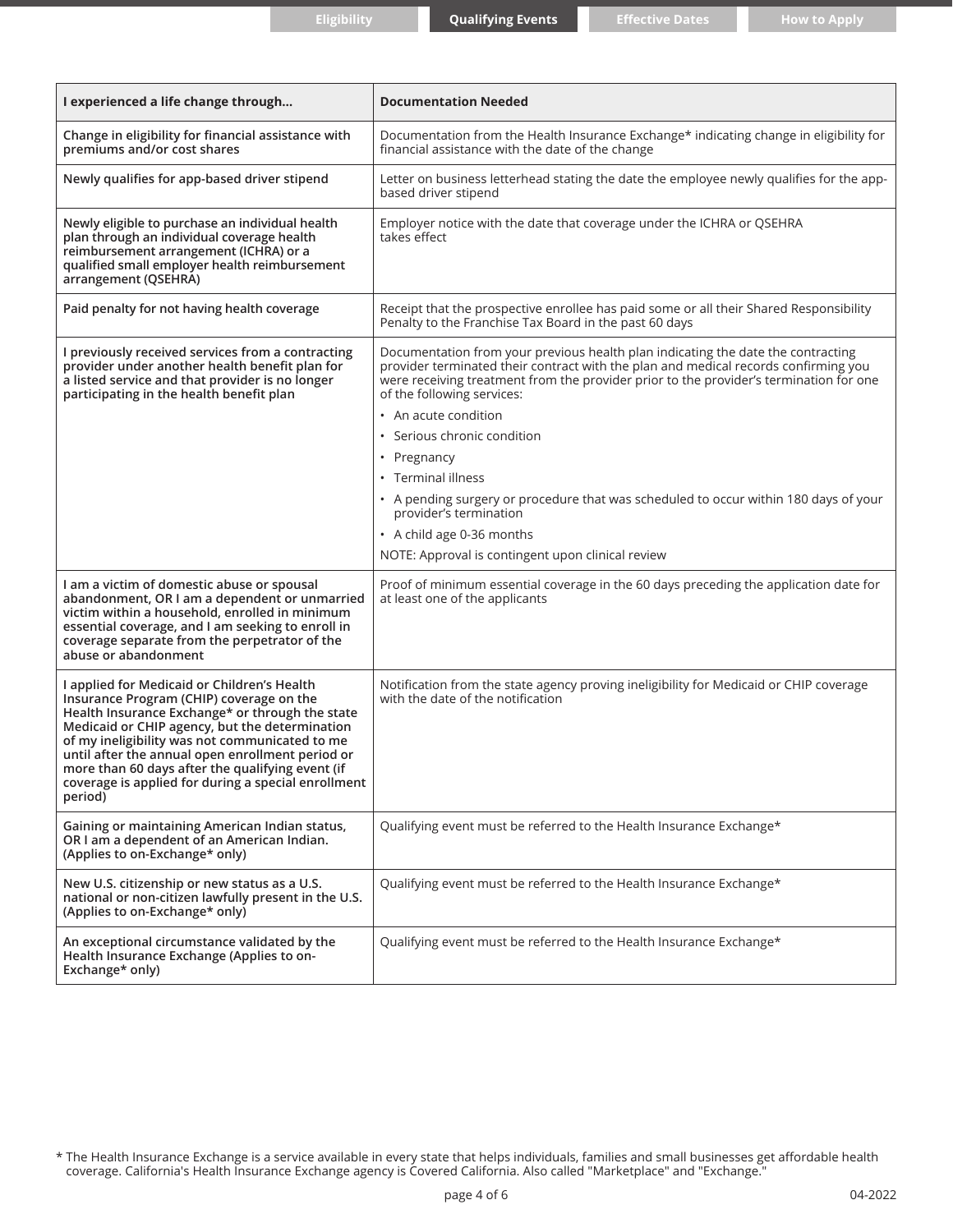

## **What date will my coverage start?**

### **Your coverage starts on your effective date**

Your effective date will depend on the kind of qualifying event you have.

#### **Still unsure how it works? Here's an example:**

Ron lost his Minimum Essential Coverage on March 31. After looking at his options for health insurance, Ron sent his complete special enrollment application to Sharp Health Plan on April 11. In order for Ron's new health coverage to start on May 1, Sharp Health Plan must receive Ron's required documentation and first payment no later than April 30.

#### **Use the chart below to see which effective date applies to your situation.**

| My qualifying event involves                                             | If I apply                                     | My coverage will start on                                                                                                                                            |
|--------------------------------------------------------------------------|------------------------------------------------|----------------------------------------------------------------------------------------------------------------------------------------------------------------------|
| Birth, adoption, placement for<br>adoption or foster care                | Any day of the month                           | Date of birth, adoption, placement for adoption,<br>foster care, OR the 1st day of the month after<br>your qualifying event if you request a later<br>effective date |
| Marriage or domestic partnership<br>registration                         | Any day of the month                           | The 1st of the month after we receive your<br>application or Account Change Form                                                                                     |
| Child support order or other court<br>order to cover a dependent         | Any day of the month                           | Date the court order is effective                                                                                                                                    |
| Loss of health care coverage                                             | Any day of the month"                          | The 1st of the month after we receive your<br>application or Account Change Form                                                                                     |
| Change in eligibility for employer<br>coverage                           | Any day of the month                           | The 1st of the month after we receive your<br>application or Account Change Form                                                                                     |
| Loss of minimum essential coverage<br>due to the death of the subscriber | Any day of the month                           | The 1st of the month after we receive your<br>application or Account Change Form                                                                                     |
| Divorce, legal separation or<br>dissolution of domestic partnership      | Any day of the month                           | The 1st of the month after we receive your<br>application or Account Change Form                                                                                     |
| Termination of non-calendar year plan                                    | Any day of the month                           | The 1st of the month after we receive your<br>application                                                                                                            |
| <b>ICHRA or OSEHRA</b>                                                   | Any day of the month                           | The 1st of the month after we receive your<br>application or Account Change Form                                                                                     |
| Paid penalty for not having health<br>coverage                           | Any day of the month                           | The 1st of the month after we receive your<br>application or Account Change Form                                                                                     |
| Newly qualifies for app-based<br>driver stipend                          | Any day of the month                           | The 1st of the month after we receive your<br>application or Account Change Form                                                                                     |
| All other qualifying events                                              | Between the 1st and the 15th day of the month  | The 1st of the following month                                                                                                                                       |
|                                                                          | Between the 16th and the last day of the month | The 1st of the second following month                                                                                                                                |